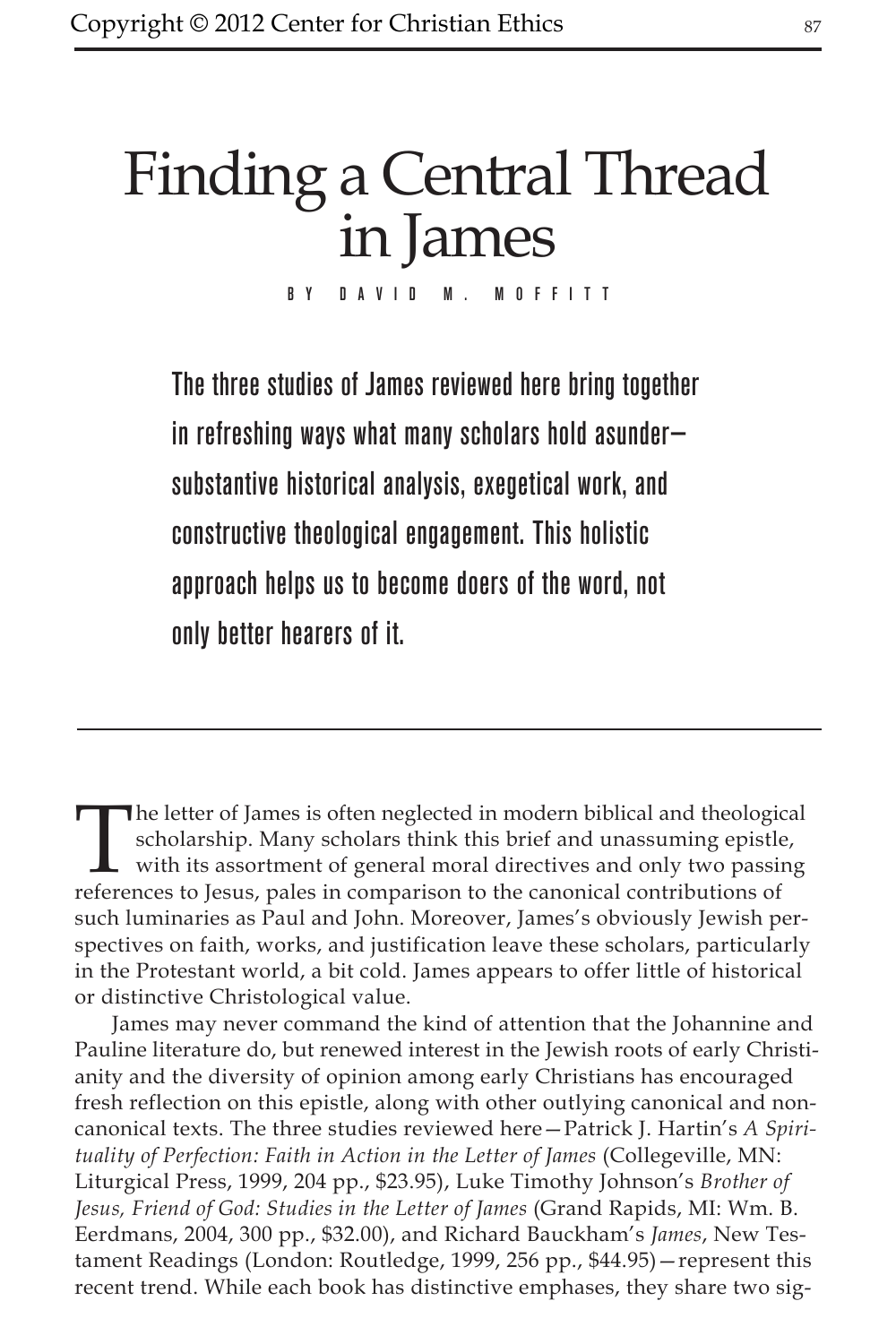nificant themes: contra the influential view of Martin Dibelius (1883-1947), James is not a random, unconnected collection of moral teachings; and James should be freed from being read primarily in terms of its apparent contradiction of Paul.

**Keep** 

Patrick Hartin has four goals in *A Spirituality of Perfection*: to demonstrate that James has a unifying theme of perfection, which Hartin argues can best be understood as integrity; to discern the spiritual impulses of the letter and thus understand James's spirituality; to explain how James's ethical exhortation relates to the eschatological themes in the epistle; and to explore some ways in which James's spirituality of perfection can inform the active faith of contemporary Christians (pp. 9–11).

Hartin develops his case by examining the uses of "perfection" language (*teleios* in Greek) in ancient literature, including in biblical texts. In the Old Testament he claims to find "three essential aspects…[of] the biblical notion of perfection that [the word *teleios*] endeavors to capture" (p. 26). These are first, "The idea of wholeness, or completeness, whereby a being remains true to its original constitution"; second "The giving of oneself to God wholeheartedly and unconditionally, which includes a relationship between God and God's people"; and third, "The wholehearted dedication to the Lord that is demonstrated above all in obedience to God's will" (p. 26). Throughout the book Hartin treats these three elements as the "essence of [perfection's] meaning" (p. 36, cf. pp. 58–60, 89–92).

The idea that the word "perfection" has an essential, biblical meaning hobbles Hartin's argument. From a historical-linguistic point of view to speak of "the biblical notion" of a word is already questionable, since the collection of texts in the Septuagint represents an artificial and limited snapshot of the Greek language. More to the point, however, the conclusion that these three characteristics of the term "perfection" represent the *essence* of the term's meaning is problematic. Rather, Hartin has created a composite picture of various meanings of "perfection" culled from distinct and different contexts.

In spite of the problems inherent in Hartin's initial word study, he helpfully reminds readers to allow space for James to be James and not be too quick to force James into conversation with Paul. Further, Hartin rightly highlights the importance of the eschatological frame in which James's exhortations stand. He also suggests some ways that James can inform theological dialogue today.

The larger thesis of the book—that perfect faith in James is about integrity between belief/speech and action, and that this theme unifies the letter is largely persuasive. What Dibelius took to be a disparate collection of exhortations is, as Hartin claims, more likely to be a unified ethical discourse aimed at encouraging a holistic understanding of faith. Integrity or coherence between belief and action is the mark of perfection in James.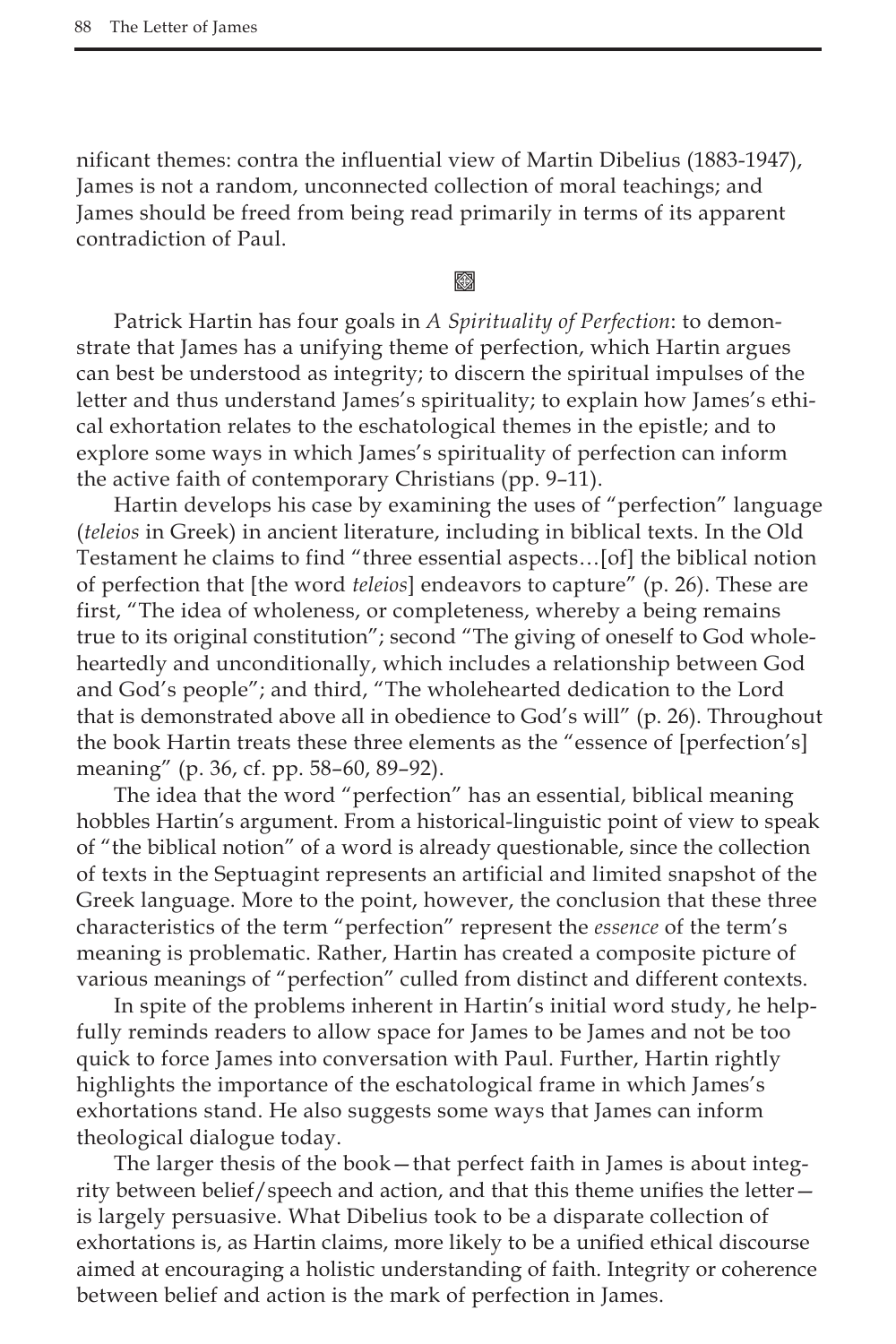## **翻**

Luke Timothy Johnson's *Brother of Jesus, Friend of God*, a collection of previously published articles, is a valuable resource for students of James. While some of these essays are quite technical and will be easier to follow for those who have a good working knowledge of Greek, the larger points of the articles are clear and accessible. In a few of these studies Johnson pursues the possibility and potential significance of the traditional position that James the brother of Jesus authored the text. He offers careful and insightful discussions on the relationships between James and Paul, and their epistles. Other essays trace how the letter of James appropriates the Old Testament and how it was received in early Christianity. The importance of the letter's Hellenistic context for understanding various elements of its rhetoric and content forms one of the overarching themes and points of method to which Johnson returns throughout the collection.

Let me highlight three points that Johnson makes in the final essay, "The Importance of James for Theology," which is a fruitful discussion of the ethical and theological contributions James can make to contemporary Christianity. The first is that "James grounds moral behavior in God rather than in the distinctive Christian set of experiences and convictions rooted in Jesus Christ." James's marked emphasis on theology proper and its corresponding "lack of explicit Christology," Johnson avers, are assets for Christian engagement in a pluralistic world. The paucity of explicit reflection about Jesus makes the document "a precious resource for ecumenical conversation, not alone between Christians and Jews, but also among all those belonging to monotheistic faiths, and perhaps even all those who interpret reality religiously" (p. 248).<sup>1</sup>

I am not persuaded that this claim does justice either to James or to an understanding of theology proper. Johnson is surely correct to note that the ethical exhortation in James, perhaps especially James's emphasis on caring for the poor, provides points of contact with the ethical traditions of other religions. Johnson's emphasis on the language of humanity as the "image of God" (not of Christ) in James 3:9 is also valuable (p. 249). What troubles me are the grounds from which he tries to develop such points. What can theology proper mean for a Christian if it is not fundamentally Trinitarian and thus always already inclusive of Christology? Even when one focuses on canonical texts such as James (or the Old Testament for that matter) in which that Christology is not explicitly discussed, how does one neatly divide theology and Christology?

Additionally, the fact that James does not explicitly mention Jesus apart from James 1:1 and 2:1 does not as easily underwrite the kind of divide that Johnson posits. Johnson does not, for instance, speak to the fact that Jesus is called "Lord" in 1:1 and 2:1. Yet the use of this title with Jesus at the outset of the letter would seem to suggest that the definite, absolute occurrences of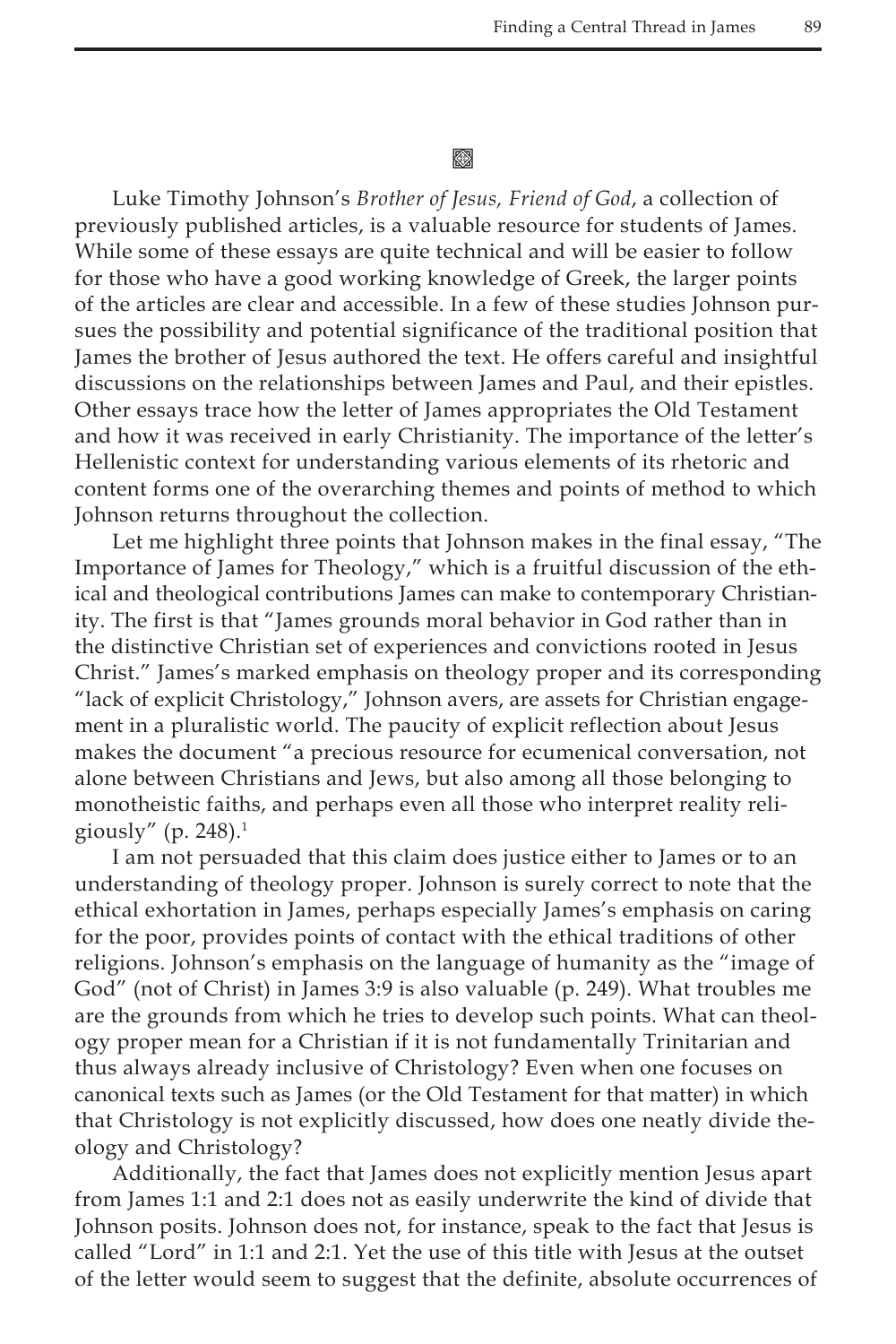the title throughout the rest of the letter point back to Jesus (e.g., 1:7; 4:15; 5:7–15). The occurrences of the title in chapter 5 are especially intriguing in this respect. When in 5:7–8 James speaks of the "coming [*parousia*] of the Lord," it is hard to imagine that he, as an early Christian, intends anything else than the return of the "Lord Jesus Christ." It may be objected that in 5:10–11 the term "Lord" must refer to God the Father (cf. 1:17, 3:9) – that is,

"Language," Timothy Luke Johnson writes, "is a world-creating capacity, an awesome power by which humans can either structure life according to the 'word of truth,'…or make a structure of meaning in which God is omitted, ignored, or denied."

the God of Israel. More likely though, this language is indicative of the kinds of linkages in identity that early believers in Jesus were claiming between Jesus and the God of Israel. Indeed, the very introduction of the letter—where James describes himself as the slave "of God and of the Lord Jesus Christ"(1:1) implies a close relationship between God and Jesus. Yet even if the historical validity of these points should be dis-

missed, the fact remains that James continues to be read today because of its presence in the Christian canon. One cannot, it seems to me, easily extricate the letter from this larger literary and theological frame of reference.

A second point worthy of special note concerns how Johnson turns James's link between what one says and how one behaves into a brilliant reflection on Christian speech ethics. Taking his cue from Richard Bauckham's brief account of speech ethics in James (to which I will return below), Johnson highlights the relation between creation and speech in James 3:1-12. Humans, like God, have the power to create by way of naming. "Language," Johnson writes, "is a world-creating capacity, an awesome power by which humans can either structure life according to the 'word of truth,' so that humans are 'a kind of first-fruits of his creatures' (1:18), or make a structure of meaning in which God is omitted, ignored, or denied" (p. 251). I do not know if Johnson would be happy with the suggestion that human language is an expression of the divine image, but his insight here suggests this conclusion. Human speech may not create *ex nihilo*, but Johnson's observation about the creative power of human speech is nevertheless right on target.

Thus, as Johnson points out, *language in the Church matters*: "The church has the responsibility to challenge, rather than be co-opted by, the distortions of language in our culture, which is a virtual babel of linguistic confusion and misdirection" (p. 251). Language is anything but neutral. I was reminded of this fact when I heard of congregations distributing "tickets" for Sunday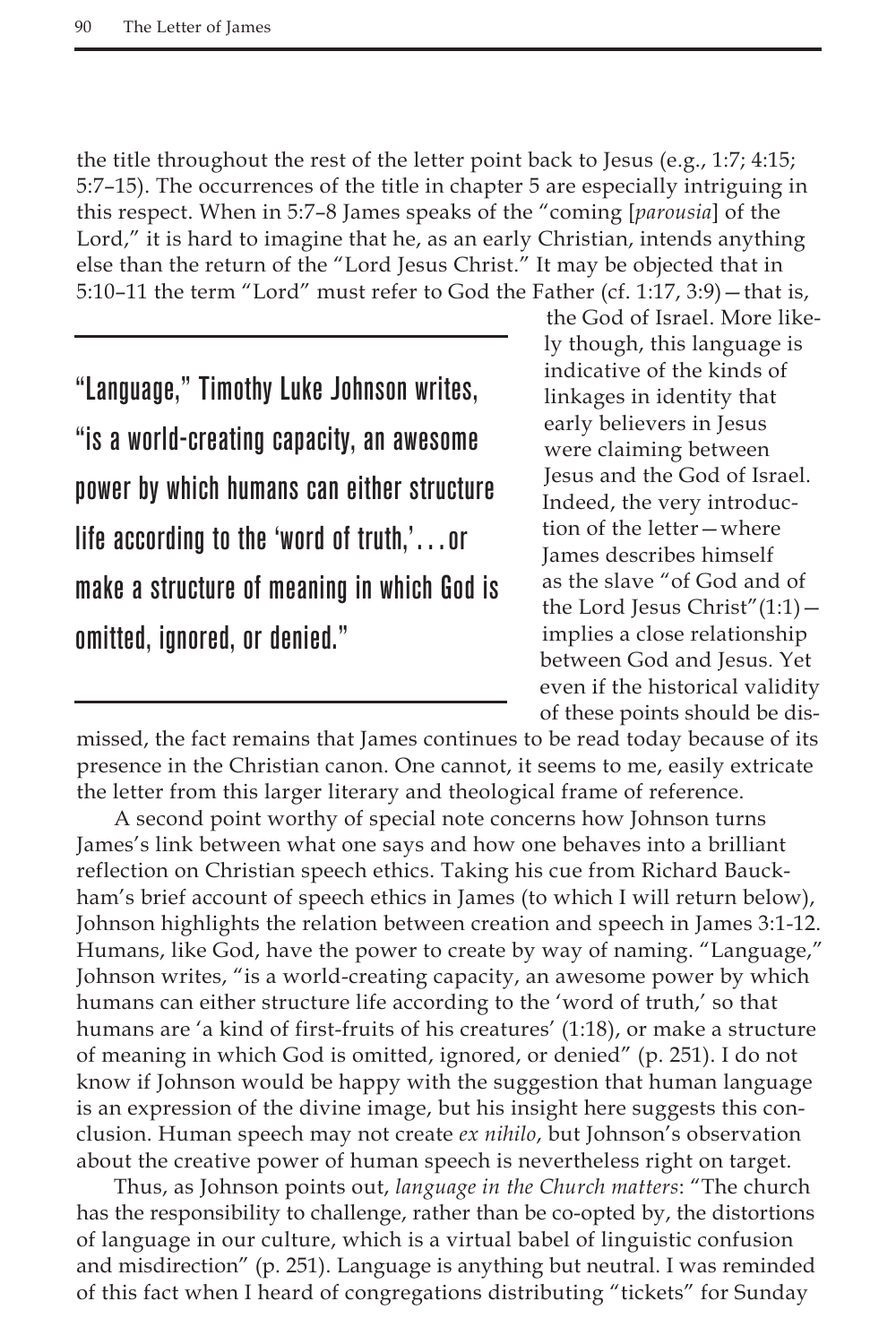services. In at least one case a key rationale for this practice was to ensure that attendees had seating and thus "the best experience possible" (for some services were later described as "sold out"). Though at first glance this seems to be an innocuous practice, the problem is that such language derives its meaning from a linguistic discourse distinctly inappropriate for the Church. This language depends upon and propagates a structuring metaphor that runs counter to the discourse of worship—that of attending a show.<sup>2</sup>

The structuring metaphor of worship traditionally has been that of service (or, attending) to God. Thus, the focus of the discourse of worship has been properly theological, directing the Church toward the offering to God of praise, blessing, money, time, and so on. The discourse of attending a show, by contrast, is distinctly anthropological in focus: it directs our action toward the entertainment of the observing audience. To invoke the discourse of attending a show, therefore, is much worse that uttering a gauche theological malapropism. Such language has the power to recreate the Church's constitutive activity of worship in the distorted image of the culture.

A third noteworthy observation in Johnson's concluding essay is that James challenges the Church to be a community in solidarity with its neighbor. In particular, James highlights the need of the Church to embrace the poor, the fatherless, the widows, and to visit and care for the sick. The Church shows itself to be a friend of God rather than of the world when it turns away from the self-protective "logic of envy and arrogance" and toward caring for those who are weak. The world tends to isolate the sick and leave them behind because the "resources devoted to [those who are ill] sap our strength and diminish us" (p. 257). In the Church, though, we must care for the poor and the sick, rather than exclude them. To do otherwise belies the reality of our profession of faith.

Johnson's volume is an excellent resource. Not only does he cover a great deal of historical and exegetical ground in these essays, he also fosters reflection on how the letter of James continues to speak to the life of the Church today.

## **Keep**

Richard Bauckham's *James* is part traditional commentary, part history of reception, part canonical examination, and part theological and philosophical reflection. Most impressive is the fact that Bauckham's book accomplishes all of this while remaining so clear and readable.

In the prologue, Bauckham discusses Søren Kierkegaard's programmatic use of the letter of James, especially the parable of the mirror (James 1:23-25) as a guide for reading Scripture and critiquing the Christianity of his day.<sup>3</sup> Kierkegaard is referenced throughout the book and becomes a major dialogue partner again in the last chapter.

Bauckham makes a plausible case for the scenario that James, Jesus' brother and head of the church in Jerusalem, wrote the epistle as a general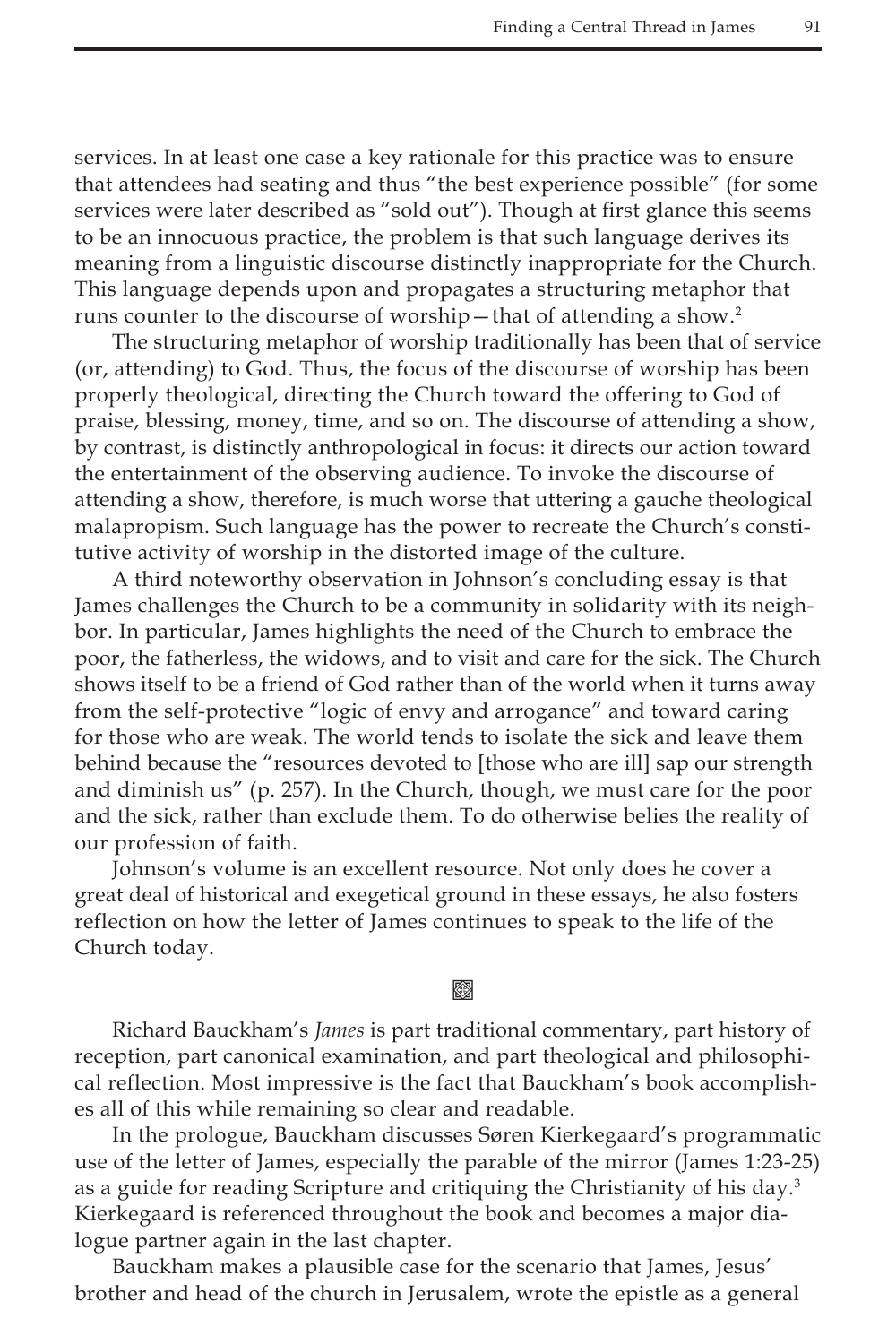wisdom encyclical intended for various Jewish churches in the Diaspora. More importantly, though, he is careful to address the "So what?" question: this hypothesis explains, for example, why the moral exhortation is cast in such general terms.

The second chapter contains the book's more traditional commentary material. As he is demonstrating how the epistle fits within the larger tradition of Jewish wisdom literature, Bauckham makes the important observation that wisdom and apocalyptic were not mutually exclusive categories in Second Temple Judaism. He goes on to discuss the variety of literary forms in James (for example, aphorisms, similitudes, and diatribe) and the literary structure of the letter. He highlights a number of passages in James that allude to sayings of Jesus or, more interesting still, adapt and revise sayings of Jesus. In James 2:5, for instance, the statement that God has chosen the poor to be rich in faith and to be heirs of his promised kingdom looks like a "creative re-expression" (p. 86) of Jesus' beatitude, "Blessed are you who are poor, for yours is the kingdom of God" (Luke 6:20, cf. Matthew 5:3). Comparing Jesus' wisdom teaching as it is portrayed in the Synoptic Gospels and in James, Bauckham argues that James, in drawing upon the teaching of Jesus, is doing what other ancient Jewish sages did: they not only reflected on the prior wisdom traditions, they also added their own voices and perspectives to those traditions.

In the third chapter Bauckham examines the letter of James in its canonical context. He compares and contrasts James with a number of New Testament voices, but unsurprisingly spends the bulk of his time discussing the relationship between James and Paul. Bauckham helpfully challenges the tendency to evaluate "James' theological and Christian value by the standard of Paul," (p. 118) noting this has led to misconstruing the letter by placing disproportionate emphasis on James 2:14–26.

Bauckham challenges the assumption that James wrote the letter in order to rebut Paul. He shrewdly comments, "[T]he fact that the letter makes no reference to the issues of circumcision, food laws and other distinctives of the Mosaic law that are supposed to have been the focus of contention between Paul and the historical James makes this position difficult" (p. 119). James's discussion of faith and works "is entirely intelligible and explicable, against a Jewish background, without reference to Paul," Bauckham notes (p. 127). He concludes that both the apparent points of contact between James and Paul and their distinctive emphases are best explained by independent appeal to a common "Jewish tradition of discussion of Abraham" (p. 130). This is not to say that all tension between James and Paul can be easily resolved. In Bauckham's view, however, the differences between James and Paul "should not be exaggerated at the expense of notable similarities, either in a historical reconstruction,…or by a canonical reading that highlights the distinctiveness of each canonical voice in order to demonstrate their complementarity" (p. 140).